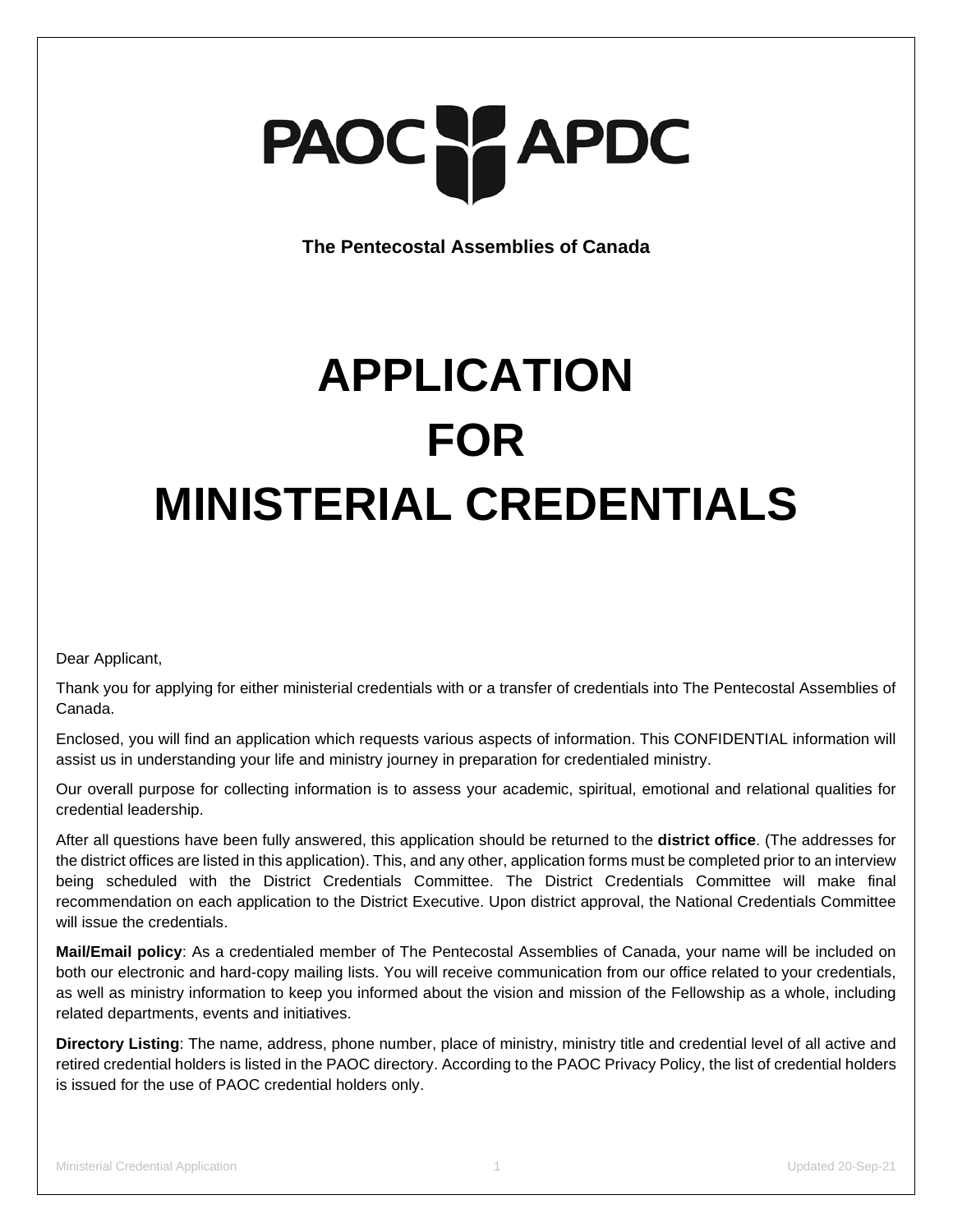## **PAOC DISTRICT AND BRANCH OFFICES**

*Please send to the attention of "Clergy Records" in the appropriate District / Branch Office below.*

#### **BRITISH COLUMBIA & YUKON DISTRICT**

20411 Douglas Crescent Langley, British Columbia V3A 4B6 Phone: (604) 533-2232 Fax: (604) 533-5405 E-mail: [office@bc.paoc.org](mailto:office@bc.paoc.org)

#### **ALBERTA & NORTHWEST TERRITORIES DISTRICT**

12140 – 103 Street NW Edmonton, Alberta T5G 2J9 Phone: (780) 426-0018 Fax: (780) 420-1318 E-mail: [credential@abnwt.c](mailto:credential@abnwt.)om

#### **SASKATCHEWAN DISTRICT**

604 Webster Street Saskatoon, Saskatchewan S7N 3P9 Phone: (306) 683-4646 Fax: (306) 683-3699 E-mail: [paocsk@sasktel.net](mailto:paocsk@sasktel.net)

#### **MANITOBA & NORTHWESTERN ONTARIO DISTRICT**

187 Henlow Bay Winnipeg, Manitoba R3Y 1G4 Phone: (204) 940-1000 Fax: (204) 940-1009 E-mail: [lori@paoc.net](mailto:lori@paoc.net)

#### **WESTERN ONTARIO DISTRICT**

3214 South Service Road Burlington, Ontario L7N 3J2 Phone: (905) 637-5566 Fax: (905) 637-7558 E-mail: [credentials@wodistrict.org](mailto:credentials@wodistrict.org)

#### **EASTERN ONTARIO & NUNAVUT DISTRICT**

Box 337; 9421 County Rd #2 Cobourg, Ontario K9A 4K8 Phone: (905) 373-7374 Fax: (905) 373-1911 E-mail: [info@eod.paoc.org](mailto:info@eod.paoc.org)

#### **QUEBEC DISTRICT**

839 rue La Salle Longueuil QC J4K 3G6 Phone: (450) 442-2732 Fax: (450) 442-3818 E-mail: [info@dq.paoc.org](mailto:info@dq.paoc.org)

#### **MARITIME DISTRICT**

Box 1184; 72 Golf Street Truro, Nova Scotia B2N 5H1 Phone: (902) 895-4212 Fax: (902) 897-0705 E-mail: [info@maritimepaoc.org](mailto:info@maritimepaoc.org)

#### **SLAVIC CONFERENCE**

118 Ninth Street Toronto, Ontario M8V 3E4 Phone: (905) 242-5982 Email: [muravskipaoc@hotmail.com](mailto:muravskipaoc@hotmail.com)

#### **FINNISH CONFERENCE**

2570 Bayview Avenue Toronto ON M2L 1B3 Phone: (416) 222-2291

#### **FINAL CHECK LIST**

|  | $\Box$ Application form (completed and signed) including Passport Photo (attached) |  |  |  |  |  |
|--|------------------------------------------------------------------------------------|--|--|--|--|--|
|--|------------------------------------------------------------------------------------|--|--|--|--|--|

- $\Box$  Credential Questionnaire (Part A and B)
- ☐ Ministerial Code of Ethics (read, signed and enclosed)
- $\Box$  Fee of \$100.00 (enclosed) \*\*Note: \$25 is non-refundable should application be refused\*\*
- $\Box$  Theological academic transcripts (original enclosed)
- ☐ Confirmation of Ministry Appointment form (enclosed)
- $\Box$  Police records check (including Vulnerable Sector Search) within the last year (original enclosed)
- $\Box$  Send reference form to each referee (they are to return it to the District directly)
- $\Box$  If applicable, previously held credential (copies enclosed)
- $\Box$  If applicable, transferees, see section 17(b) attachments.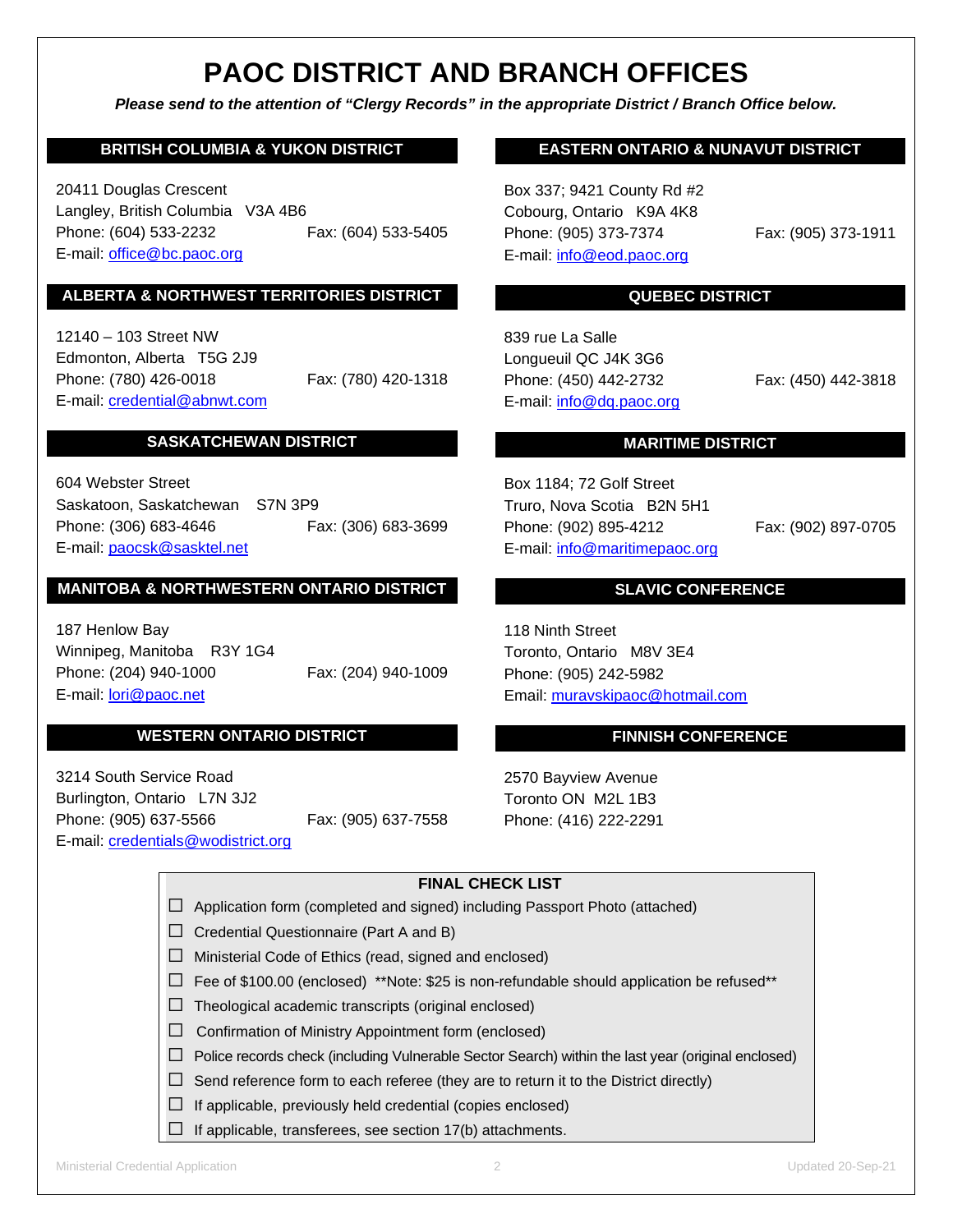|    | <b>APPLICATION FOR MINISTERIAL CREDENTIALS</b><br>Please PRINT all responses.                                                                                                       |                  |                                                                                                                                                                                                                                                                                                                                                                                             |              |
|----|-------------------------------------------------------------------------------------------------------------------------------------------------------------------------------------|------------------|---------------------------------------------------------------------------------------------------------------------------------------------------------------------------------------------------------------------------------------------------------------------------------------------------------------------------------------------------------------------------------------------|--------------|
| 1. | <b>CREDENTIAL INFORMATION</b>                                                                                                                                                       |                  |                                                                                                                                                                                                                                                                                                                                                                                             |              |
|    |                                                                                                                                                                                     |                  |                                                                                                                                                                                                                                                                                                                                                                                             |              |
|    | Are you: $\Box$ applying for ministerial credentials $\Box$ transferring from another denomination/organization                                                                     |                  |                                                                                                                                                                                                                                                                                                                                                                                             |              |
|    |                                                                                                                                                                                     |                  |                                                                                                                                                                                                                                                                                                                                                                                             |              |
|    | Indicate the credential for which you are applying:<br>$\Box$ Ordained $\Box$ Licensed Minister $\Box$ Recognition of Ministry $\Box$ Ministry Related                              |                  |                                                                                                                                                                                                                                                                                                                                                                                             |              |
|    |                                                                                                                                                                                     |                  |                                                                                                                                                                                                                                                                                                                                                                                             |              |
| 2. | <b>GENERAL INFORMATION</b>                                                                                                                                                          |                  |                                                                                                                                                                                                                                                                                                                                                                                             |              |
| a) |                                                                                                                                                                                     |                  |                                                                                                                                                                                                                                                                                                                                                                                             |              |
| b) | Initial<br>First                                                                                                                                                                    |                  | Gender: $\Box$ M $\Box$ F                                                                                                                                                                                                                                                                                                                                                                   | Last         |
|    |                                                                                                                                                                                     |                  |                                                                                                                                                                                                                                                                                                                                                                                             |              |
|    |                                                                                                                                                                                     |                  |                                                                                                                                                                                                                                                                                                                                                                                             |              |
|    |                                                                                                                                                                                     |                  | $\begin{picture}(150,10) \put(0,0){\dashbox{0.5}(10,0){ }} \put(15,0){\circle{10}} \put(15,0){\circle{10}} \put(15,0){\circle{10}} \put(15,0){\circle{10}} \put(15,0){\circle{10}} \put(15,0){\circle{10}} \put(15,0){\circle{10}} \put(15,0){\circle{10}} \put(15,0){\circle{10}} \put(15,0){\circle{10}} \put(15,0){\circle{10}} \put(15,0){\circle{10}} \put(15,0){\circle{10}} \put(15$ |              |
|    | Province: Province: Postal Code: Province: Province: Province: Province: Province: Province: Province: Province                                                                     |                  |                                                                                                                                                                                                                                                                                                                                                                                             |              |
|    | Month<br>Year<br>Dav                                                                                                                                                                |                  |                                                                                                                                                                                                                                                                                                                                                                                             |              |
|    |                                                                                                                                                                                     |                  |                                                                                                                                                                                                                                                                                                                                                                                             |              |
| f) | Are you legally eligible to work in Canada?<br>* If NO, do not proceed to complete this application without consulting your District representative.                                |                  | $\Box$ Yes                                                                                                                                                                                                                                                                                                                                                                                  | $\Box$ No*   |
|    |                                                                                                                                                                                     |                  | $\Box$ English $\Box$ French                                                                                                                                                                                                                                                                                                                                                                |              |
|    | i) Is a translator assisting you in completing this application?                                                                                                                    |                  | $\Box$ Yes $\Box$ No                                                                                                                                                                                                                                                                                                                                                                        |              |
| j) | Will a translator be accompanying you to the interview?                                                                                                                             |                  | $\Box$ Yes                                                                                                                                                                                                                                                                                                                                                                                  | $\square$ No |
| 3. | APPLICANT'S CURRENT MARITAL STATUS (Indicate all categories that apply)                                                                                                             |                  |                                                                                                                                                                                                                                                                                                                                                                                             |              |
| a) | <b>Applicant's Current Marital Status</b><br>$\Box$ Divorced<br>$\Box$ Single<br>$\Box$ Married<br>$\Box$ Widow/Widower                                                             | $\Box$ Remarried |                                                                                                                                                                                                                                                                                                                                                                                             |              |
|    | b) If currently married, please complete the following:<br>Date of Marriage: (M/D/Y):                                                                                               |                  |                                                                                                                                                                                                                                                                                                                                                                                             |              |
| C) | Dav<br>Year<br>Month<br>Are you married or engaged to someone who is divorced?                                                                                                      |                  | $\Box$ Yes                                                                                                                                                                                                                                                                                                                                                                                  | $\Box$ No    |
| d) | If you are divorced and remarried, is your former spouse living?                                                                                                                    |                  | $\Box$ Yes                                                                                                                                                                                                                                                                                                                                                                                  | $\Box$ No    |
| e) | If you are divorced and remarried, is the former spouse of your current spouse living?                                                                                              |                  | $\Box$ Yes                                                                                                                                                                                                                                                                                                                                                                                  | $\square$ No |
|    | If you answered "yes" to any of the preceding three (3) questions, please be sure to complete the form entitled "Divorce<br>and Remarriage Credential Application" in its entirety. |                  |                                                                                                                                                                                                                                                                                                                                                                                             |              |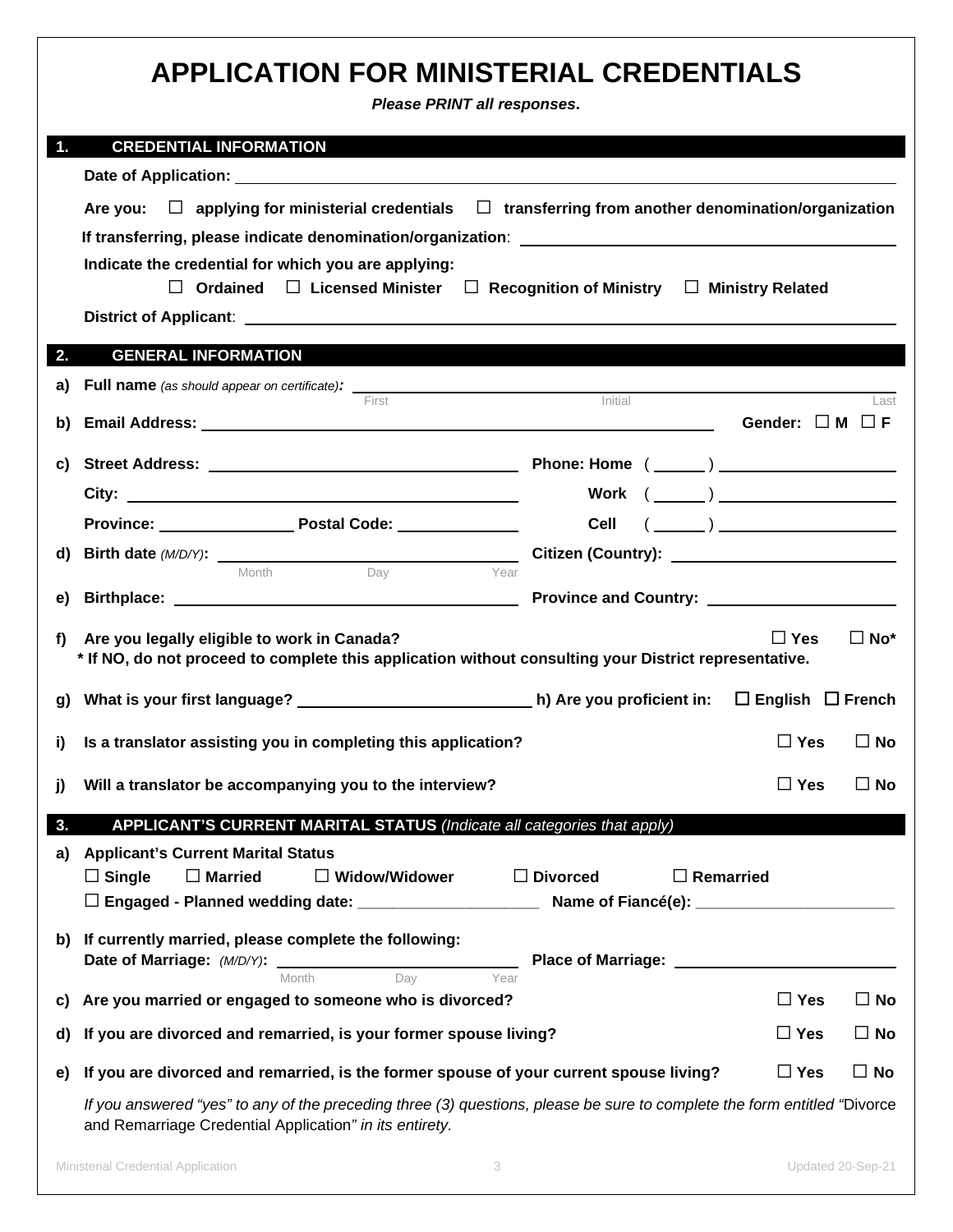### **4. CURRENT SPOUSE** *(Indicate all categories that apply)*

| <b>Application with PAOC.</b>                 | I, hereby, give permission for my personal information to be shared on my spouse's Ministerial Credential                                                                                                                                 |                      |              |                      |                   |                    |
|-----------------------------------------------|-------------------------------------------------------------------------------------------------------------------------------------------------------------------------------------------------------------------------------------------|----------------------|--------------|----------------------|-------------------|--------------------|
|                                               | Signature of Spouse: <u>contract and the set of Spouse</u>                                                                                                                                                                                |                      |              |                      |                   |                    |
|                                               | <b>a)</b> Current Spouse's Full Name: First <b>Constant Constant Constant Constant Constant Constant Constant Constant Constant Constant Constant Constant Constant Constant Constant Constant Constant Constant Constant Constant Co</b> |                      |              |                      |                   |                    |
| b)                                            | If PAOC credential holder, the credential number is: $\qquad \qquad$ Cender: $\Box$ M $\Box$ F                                                                                                                                            |                      |              |                      |                   | Last               |
| C)                                            | $\overline{\phantom{a}}$ Day<br>Month                                                                                                                                                                                                     |                      | Year         |                      |                   |                    |
| <b>HOME LIFE</b><br>5.                        |                                                                                                                                                                                                                                           |                      |              |                      |                   |                    |
| a)<br>$\Box$                                  | Which of the following are a part of your personal/family life?<br>Devotions/Bible reading $\Box$ Prayer at meals                                                                                                                         |                      |              | ப                    | Infrequent prayer |                    |
| ⊔                                             | <b>Bedtime prayer</b><br>b) Write a short statement about your views on the raising of children including their discipline:                                                                                                               | $\Box$ Crisis prayer |              | $\Box$               | No prayer         |                    |
| C)                                            | If applicable, include the following information regarding your child(ren) (attach additional pages as needed):                                                                                                                           |                      |              |                      |                   |                    |
|                                               |                                                                                                                                                                                                                                           |                      |              |                      |                   |                    |
|                                               | <b>Child's Name</b>                                                                                                                                                                                                                       |                      | <b>Month</b> | Date of Birth<br>Day | Year              | <b>Male/Female</b> |
|                                               |                                                                                                                                                                                                                                           |                      |              |                      |                   |                    |
|                                               |                                                                                                                                                                                                                                           |                      |              |                      |                   |                    |
|                                               |                                                                                                                                                                                                                                           |                      |              |                      |                   |                    |
|                                               | OTHER DEPENDENTS AND RELATIONSHIPS (If no dependents, proceed to next question)                                                                                                                                                           |                      |              |                      |                   |                    |
|                                               | <b>Name</b>                                                                                                                                                                                                                               |                      |              | Relationship         |                   | Age                |
|                                               |                                                                                                                                                                                                                                           |                      |              |                      |                   |                    |
| 6.<br>7.<br><b>Secondary schooling:</b><br>a) | EDUCATION (PLEASE INCLUDE OFFICIAL TRANSCRIPTS)                                                                                                                                                                                           |                      |              |                      |                   |                    |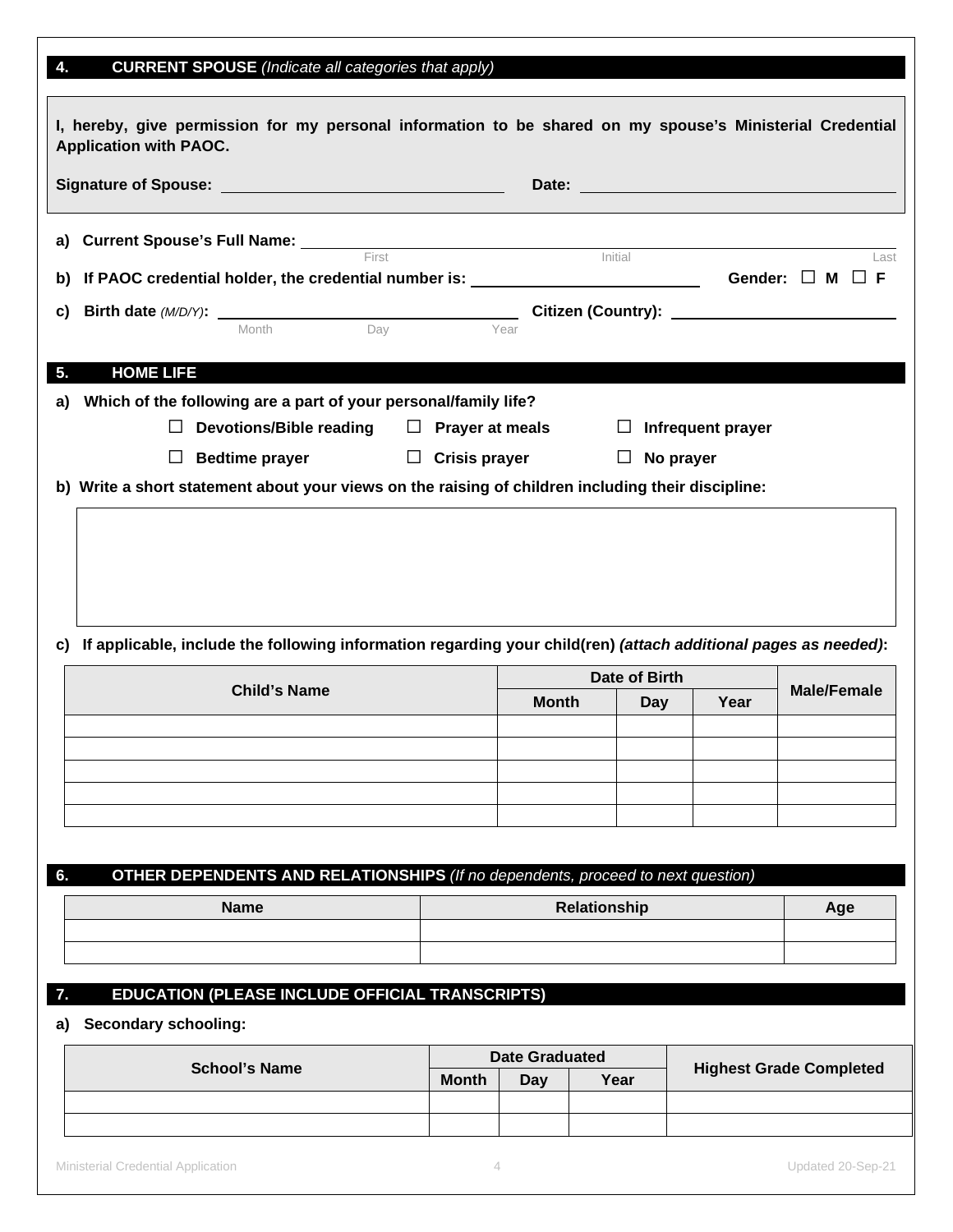#### **b) Post-secondary schooling:**

|                      |              | <b>Date Graduated</b> |      |                                   |
|----------------------|--------------|-----------------------|------|-----------------------------------|
| <b>School's Name</b> | <b>Month</b> | Day                   | Year | <b>Certificate/Diploma/Degree</b> |
|                      |              |                       |      |                                   |
|                      |              |                       |      |                                   |
|                      |              |                       |      |                                   |

#### **c) Bible College or Seminary:**

|                      |  | <b>Date Graduated</b> |     |      |                            |
|----------------------|--|-----------------------|-----|------|----------------------------|
| <b>School's Name</b> |  | <b>Month</b>          | Day | Year | Certificate/Diploma/Degree |
|                      |  |                       |     |      |                            |
|                      |  |                       |     |      |                            |
|                      |  |                       |     |      |                            |

#### **d) Distance Education and Correspondence Programs:**

| <b>School's Name</b> | <b>Date Graduated</b> |     |      |                            |  |
|----------------------|-----------------------|-----|------|----------------------------|--|
|                      | <b>Month</b>          | Day | Year | Certificate/Diploma/Degree |  |
|                      |                       |     |      |                            |  |
|                      |                       |     |      |                            |  |
|                      |                       |     |      |                            |  |

#### **e) If you are in an undergraduate or graduate program, please indicate number of courses completed:**

**Note: Please send official transcripts of your Bible College, University, Seminary, Correspondence Course, and/ or any other applicable academic studies with your application.**

**f) List major extra-curricular activities during secondary or post-secondary education:**

#### **g) List any class offices held:**

#### **8. CURRENT CHURCH / MINISTRY INVOLVEMENT**

**a) Do you have a constitutionally qualifying appointment in ministry as outlined in By-Law 10.2?** ☐ **Yes** ☐ **No**

**If yes, complete section below:**

|  |  |  | i) Name of church or organization: |
|--|--|--|------------------------------------|
|--|--|--|------------------------------------|

**ii) What is the date of your appointment?**

**iii) What is your position?** 

|  | $\Box$ Full time $\Box$ Part time |  | $\Box$ Volunteer | Hours per week in ministry |
|--|-----------------------------------|--|------------------|----------------------------|
|--|-----------------------------------|--|------------------|----------------------------|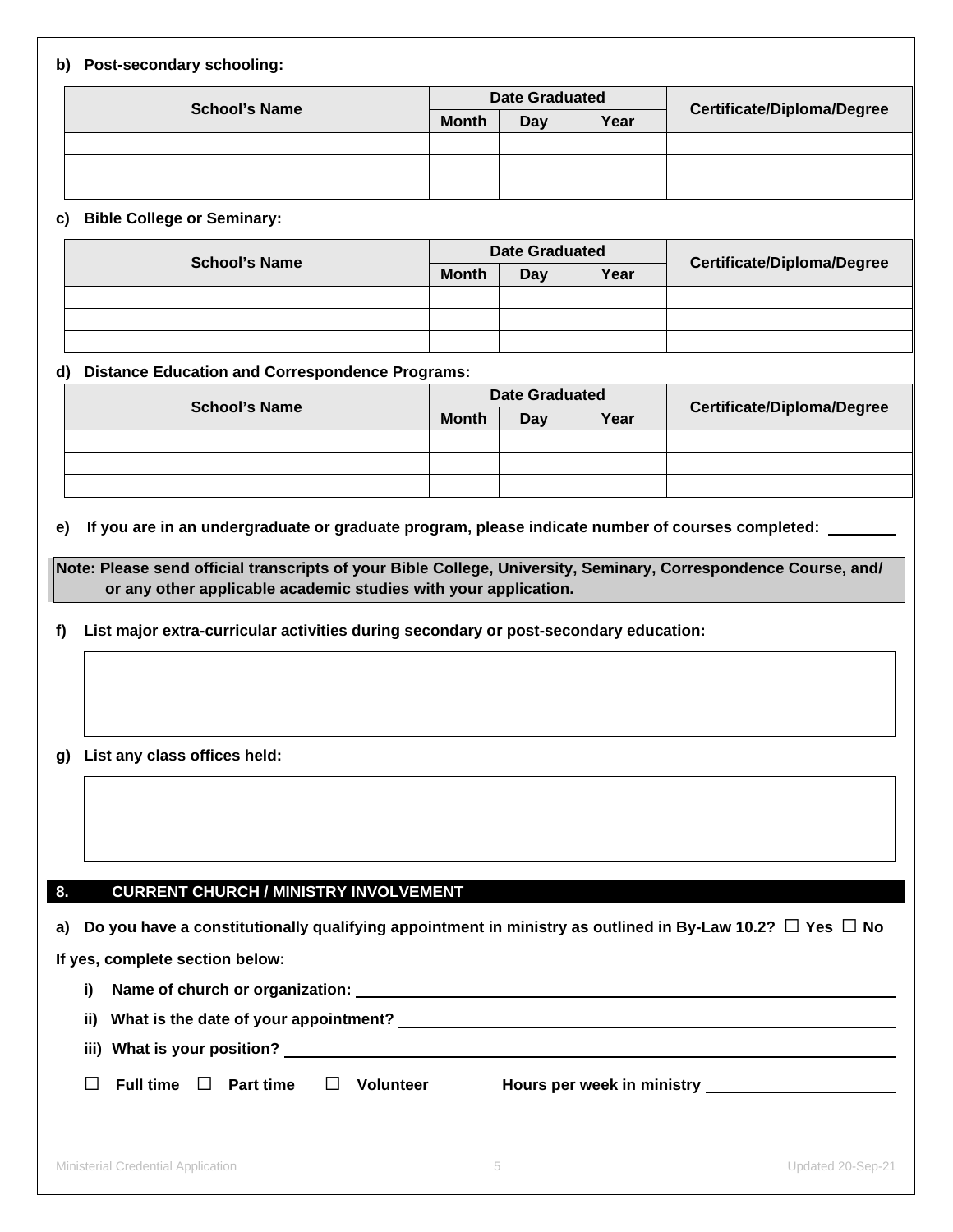|          | iv) Describe your ministry role and function in your current position or provide job description:                                                                                                                                                                      |            |           |    |
|----------|------------------------------------------------------------------------------------------------------------------------------------------------------------------------------------------------------------------------------------------------------------------------|------------|-----------|----|
|          |                                                                                                                                                                                                                                                                        |            |           |    |
|          |                                                                                                                                                                                                                                                                        |            |           |    |
|          |                                                                                                                                                                                                                                                                        |            |           |    |
|          |                                                                                                                                                                                                                                                                        |            |           |    |
| b)       | What church do you currently attend?                                                                                                                                                                                                                                   |            |           |    |
|          | Name: Name:                                                                                                                                                                                                                                                            |            |           |    |
|          |                                                                                                                                                                                                                                                                        |            |           |    |
|          | Is it affiliated with PAOC? $\Box$ Yes $\Box$ No<br>Are you a member?                                                                                                                                                                                                  | $\Box$ Yes | $\perp$   | No |
|          | How long have you been attending? __________ How many times a month do you attend? ________________                                                                                                                                                                    |            |           |    |
|          | Pastor's name:<br><u>state and the state of the state of the state of the state of the state of the state of the state of the state of the state of the state of the state of the state of the state of the state of the state of the state of the</u>                 |            |           |    |
|          |                                                                                                                                                                                                                                                                        |            |           |    |
|          | Have you discussed this application with your Pastor?                                                                                                                                                                                                                  | Yes        |           | No |
| C)       | What church activities are you involved in?                                                                                                                                                                                                                            |            |           |    |
| d)       |                                                                                                                                                                                                                                                                        |            |           |    |
|          | Which church did you attend while in Bible College / Seminary / University?<br>What activities were you involved in?                                                                                                                                                   |            |           |    |
|          |                                                                                                                                                                                                                                                                        |            |           |    |
| e)       | Which church did you attend prior to Bible College / Seminary / University?                                                                                                                                                                                            |            |           |    |
|          | Name: Name: Name: Name: Name: Name: Name: Name: Name: Name: Name: Name: Name: Name: Name: Name: Name: Name: Name: Name: Name: Name: Name: Name: Name: Name: Name: Name: Name: Name: Name: Name: Name: Name: Name: Name: Name:<br>How many times a week did you attend? |            |           |    |
|          | What activities were you involved in?                                                                                                                                                                                                                                  |            |           |    |
|          |                                                                                                                                                                                                                                                                        |            |           |    |
|          | <b>EARLY HOME ENVIRONMENT</b>                                                                                                                                                                                                                                          |            |           |    |
|          | Were you exposed to the teaching of God's Word in the home during your formative years? $\Box$ Yes                                                                                                                                                                     |            | $\Box$ No |    |
|          | Describe the early spiritual influences or events that led to your application for ministry?                                                                                                                                                                           |            |           |    |
| a)<br>b) |                                                                                                                                                                                                                                                                        |            |           |    |
| 9.       |                                                                                                                                                                                                                                                                        |            |           |    |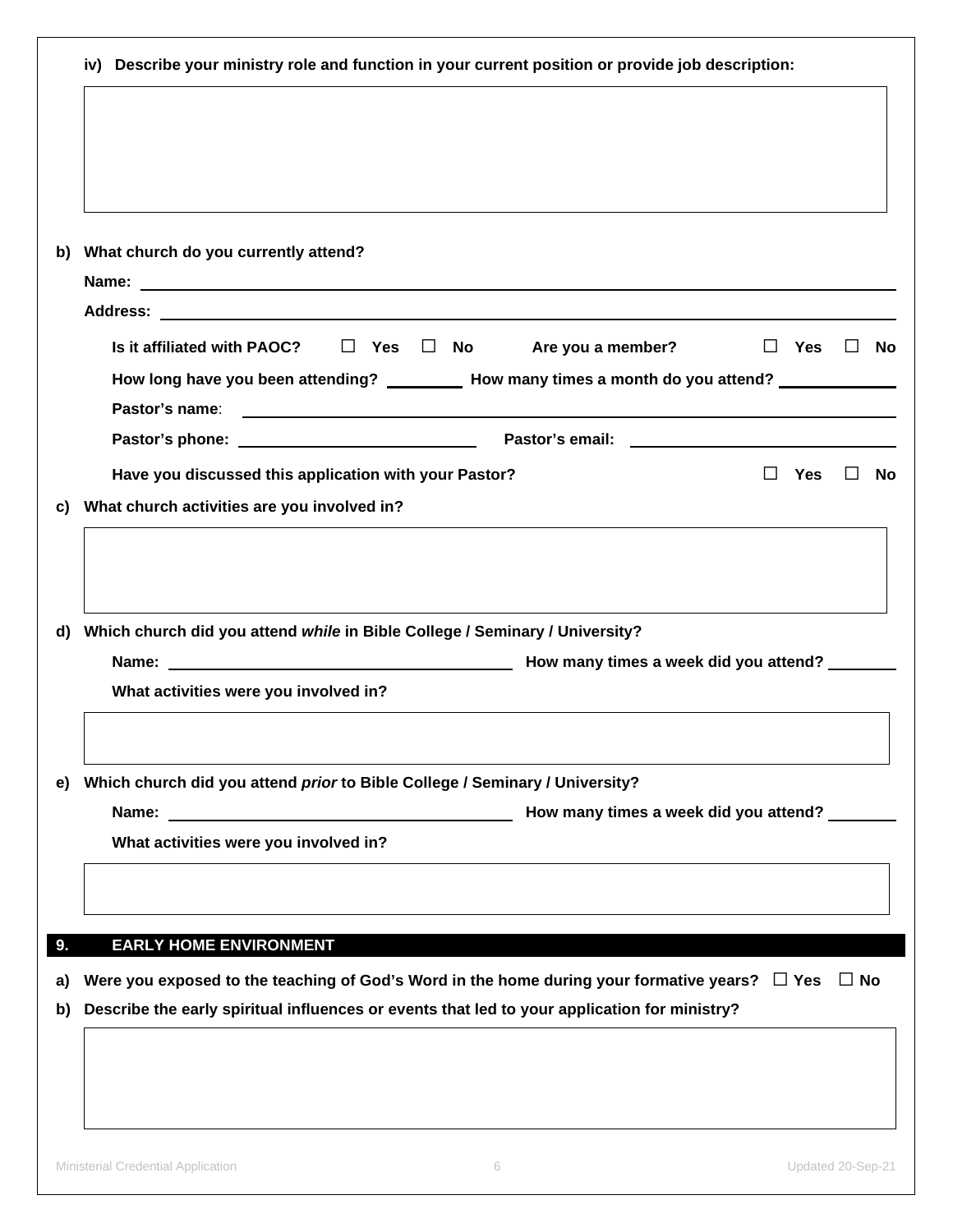**d) How have you, or would you manage tragedies or disappointments in your life?**

#### **10. HEALTH HISTORY**

**Would you be aware of any health issues that would affect your ministry as a credential holder?** ☐ **Yes** ☐ **No**

**If "yes", please explain:**

#### **11. SPIRITUAL HISTORY (USE ADDITIONAL PAGES IF NEEDED)**

**a) Describe your life's journey and your passion for ministry. Include incidents you feel were significant in your formation as a person and your call to ministry, personal ideals, goals and salvation experience:**

**b) At what age did you accept or profess faith in Jesus as your Lord and Saviour according to Romans 10:9-10?**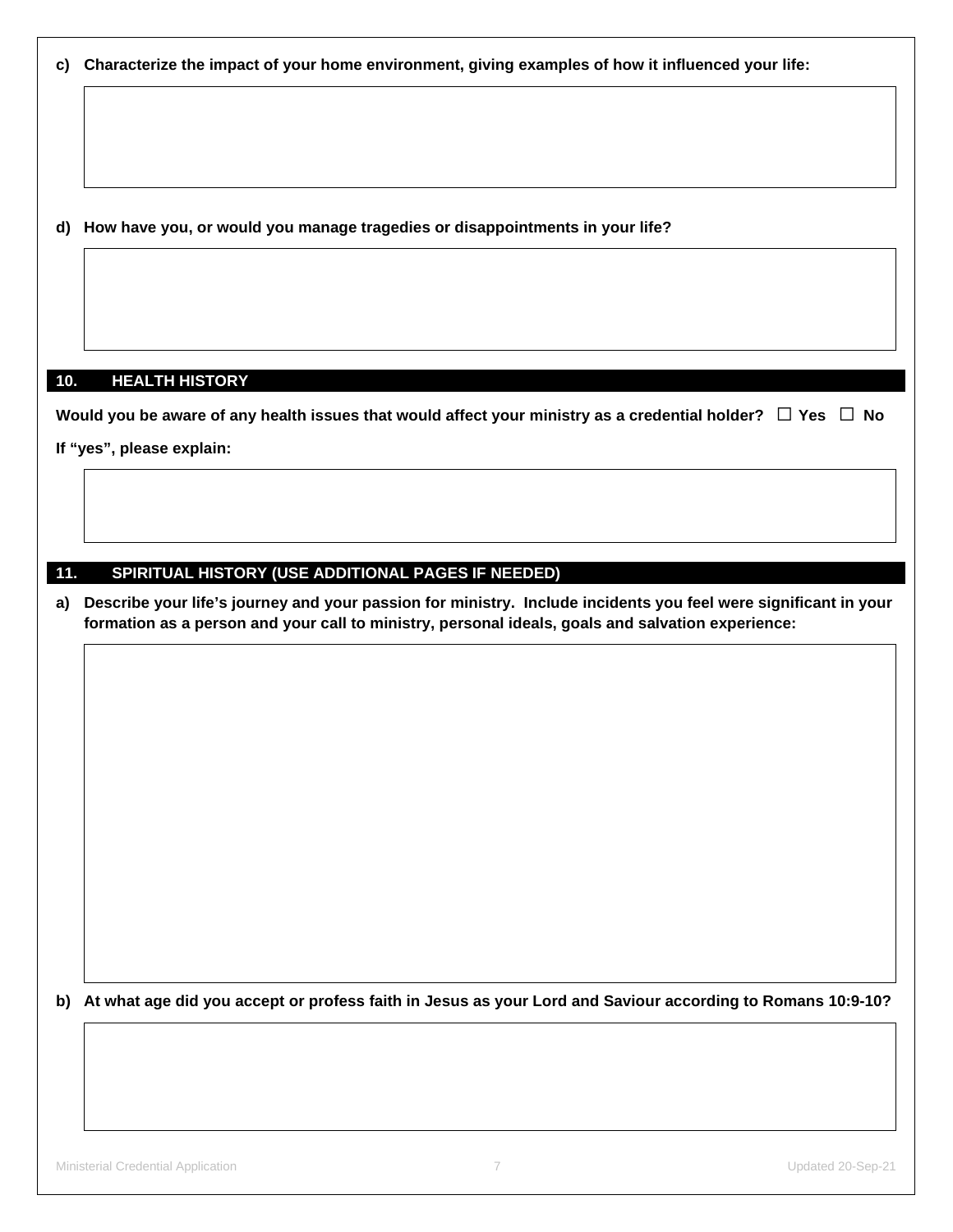|  | c) When and where were you baptized in water by immersion according to Matthew 28:19? |  |  |  |  |
|--|---------------------------------------------------------------------------------------|--|--|--|--|
|--|---------------------------------------------------------------------------------------|--|--|--|--|

**d) When and where did you receive the baptism in the Holy Spirit with the initial evidence of speaking in tongues according to Acts 2:4?**

#### **12. MINISTRY**

**Please describe briefly:**

**a) Your definition of leadership:**

**b) Your definition of worship:**

**c) Your ministry gifts, skills and strengths:**

**d) Your vision for ministry:**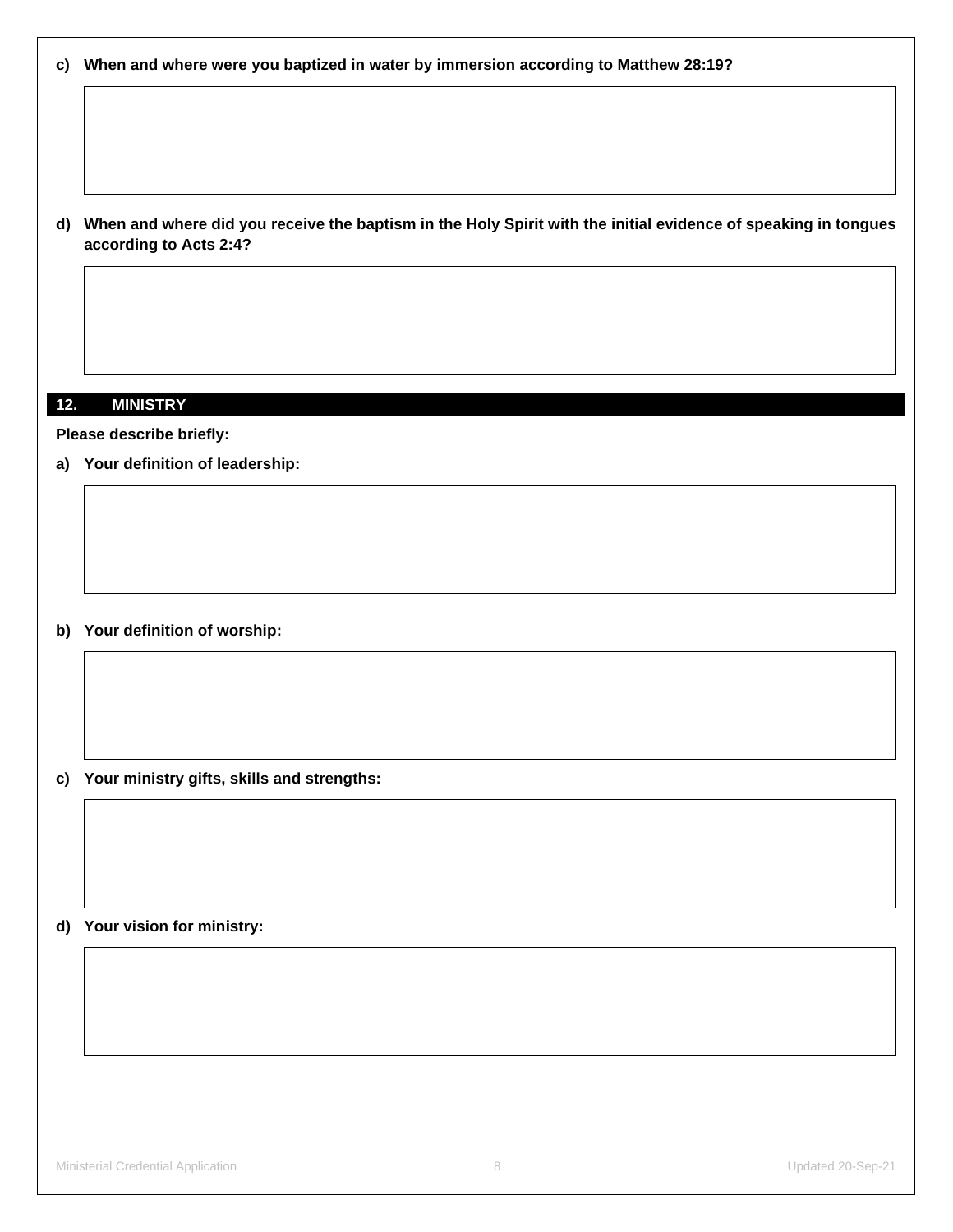| 13. | <b>FELLOWSHIP LOYALTIES</b> |
|-----|-----------------------------|

|    | a) Why do you desire to be affiliated with PAOC?                                                                                                                                                                                    |        |            |        |              |  |
|----|-------------------------------------------------------------------------------------------------------------------------------------------------------------------------------------------------------------------------------------|--------|------------|--------|--------------|--|
|    |                                                                                                                                                                                                                                     |        |            |        |              |  |
|    |                                                                                                                                                                                                                                     |        |            |        |              |  |
|    |                                                                                                                                                                                                                                     |        |            |        |              |  |
| b) | Have you read the provided documents?                                                                                                                                                                                               |        |            |        |              |  |
|    | The General Constitution and By-Laws of PAOC (including the Statement of Fundamental and Essential                                                                                                                                  |        |            |        |              |  |
|    | Truths):                                                                                                                                                                                                                            | $\Box$ | <b>Yes</b> | $\Box$ | No           |  |
|    | The District Constitution and By-Laws (your district):                                                                                                                                                                              | $\Box$ | <b>Yes</b> | $\Box$ | No           |  |
|    | The Local Church Constitution and By-Laws (or the constitution of a PAOC church):                                                                                                                                                   |        | <b>Yes</b> | $\Box$ | No           |  |
|    | <b>Ministerial Code of Ethics:</b>                                                                                                                                                                                                  | $\Box$ | Yes        | $\Box$ | No           |  |
| C) | Are you willing to abide by the general and district constitutions and to help local congregations implement                                                                                                                        |        |            |        |              |  |
|    | the principles of the Local Church Constitution and By-Laws?                                                                                                                                                                        | $\Box$ | <b>Yes</b> |        | $\square$ No |  |
| d) | Do you understand and agree to be abide by the provisions of the current version of the General Constitution                                                                                                                        |        |            |        |              |  |
|    | and By-Laws of PAOC?                                                                                                                                                                                                                | $\Box$ | Yes        | $\Box$ | No           |  |
| e) | Do you personally subscribe to the Statement of Fundamental and Essential Truths, as contained in the General                                                                                                                       |        |            |        |              |  |
|    | <b>Constitution and By-Laws?</b>                                                                                                                                                                                                    | П      | Yes        | $\Box$ | No           |  |
| f) | Do you not only believe the Statement of Fundamental and Essential Truths, but will you publicly proclaim its                                                                                                                       |        |            |        |              |  |
|    | truths from the pulpit?                                                                                                                                                                                                             | П      | <b>Yes</b> | $\Box$ | No           |  |
| g) | Do you agree to abide by the Ministerial Code of Ethics?                                                                                                                                                                            | П      | Yes        | П      | <b>No</b>    |  |
| h) | Are you willing to cooperate with the financial plans of the general and district conferences and support the<br>fellowship in all policies and purposes, personally, and in your church which require united effort for the spread |        |            |        |              |  |
|    | of the gospel at home and overseas?                                                                                                                                                                                                 |        | Yes        |        | $\square$ No |  |
|    |                                                                                                                                                                                                                                     |        |            |        |              |  |
| i) | The principle of voluntary cooperation, upon which PAOC functions, involves the following:                                                                                                                                          |        |            |        |              |  |

**By "voluntary" it is meant that, upon learning the principles, doctrines, and practice of PAOC and by seeing the benefits one could derive from being associated with such an organization, a person, of their own free choice, decides to become a member, thus subscribing to all that for which the organization stands.** 

**By "cooperation" it is meant that to the best of their ability, one will comply with all decisions setting forth and defining duties and responsibilities incumbent upon members of the organization, and will respect the will of the majority, expressed through democratic processes, as long as they remain a member.**

**Hence "voluntary cooperation" means that one, of their own free will, will decide to become a cooperating member of PAOC, this cooperation being obligatory and not optional.**

**Do you subscribe to the above statements concerning "voluntary cooperation" and declare that you understand how "voluntary cooperation", so defined, is viewed as a fundamental attitude and principle in the operation of PAOC?** ☐ **Yes** ☐ **No**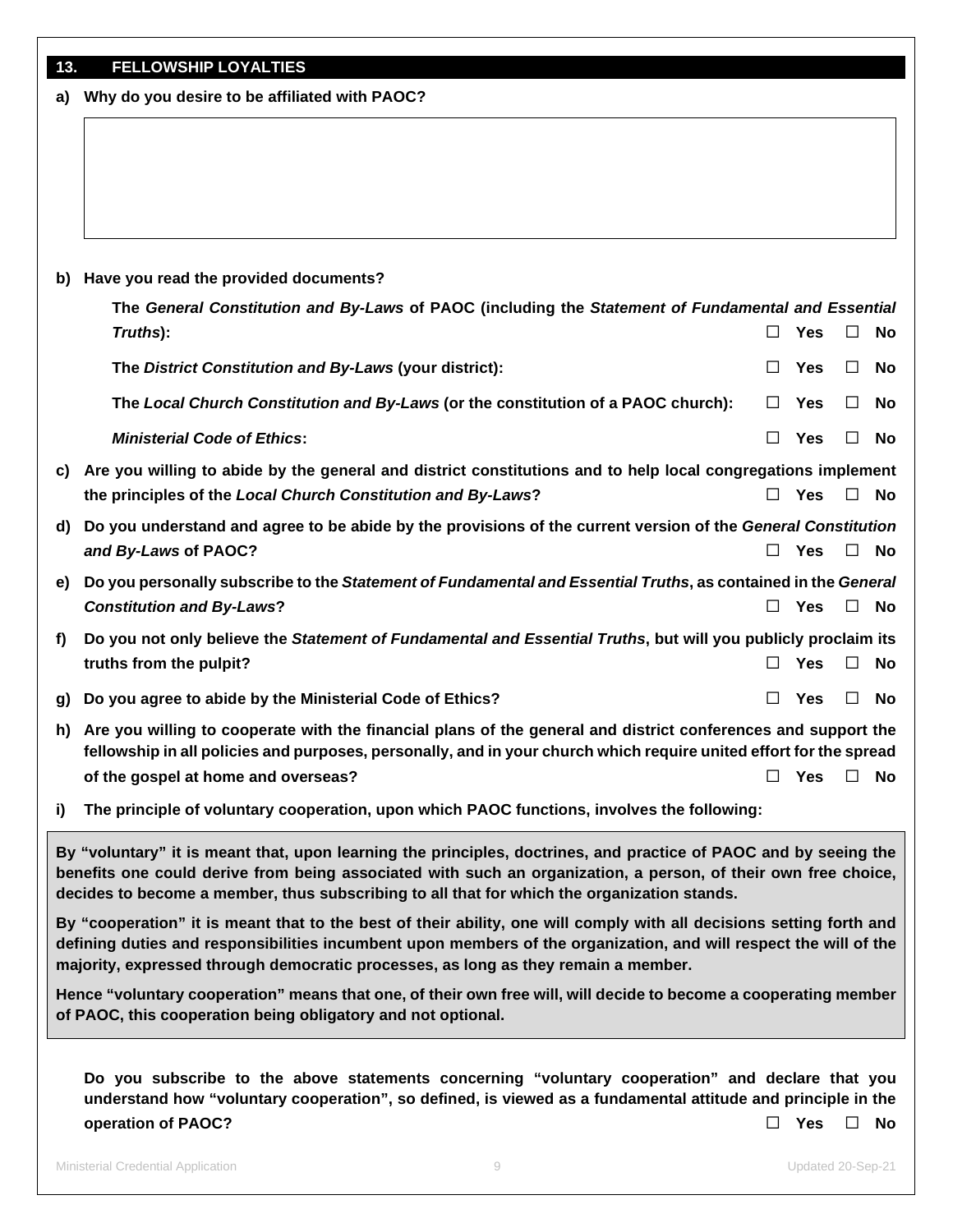- **j) Will you be faithful to the sacred trust of the ministry by diligence, by uprightness in business matters, by ministerial ethics and courtesy, by self-sacrifice, by purity, by avoiding the very appearance of evil, by cherishing the anointing of the Holy Spirit?** ☐ **Yes** ☐ **No**
- **k) If at any time you should adopt any views which may, in any way, be contrary to the teaching held by PAOC, before advancing the same, either privately or publicly, will you first take the matter up with your district superintendent or the district executive?** ☐ **Yes** ☐ **No**
- **l) If, in the event of such differing views, a satisfactory understanding cannot be reached, will you voluntarily surrender your credentials with PAOC and quietly withdraw in order to prevent divisions within the Fellowship and its churches?** ☐ **Yes** ☐ **No**

#### **14. PERSONAL INTEGRITY**

- **a) Reflecting on By-Law 10.6.2, is there anything in your past, which if made public, could negatively impact your witness and influence for Christ?** ☐ **Yes** ☐ **No**
- **b) Do you understand that a credential holder will be subject to discipline in the event that offenses have been committed for which criminal charges have been laid?** ☐ **Yes** ☐ **No**
- **c) Have you ever engaged in conduct which could result in legal charges being laid against you (e.g. child abuse)?** ☐ **Yes** ☐ **No**

#### **15. FINANCES**

**a) Briefly describe your current financial situation, noting whether you tithe 10% of your income and / or give beyond a tithe:**

**b) Please outline your views and experience on personal budgeting and money management:**

**c) What consideration are you giving for your retirement future?**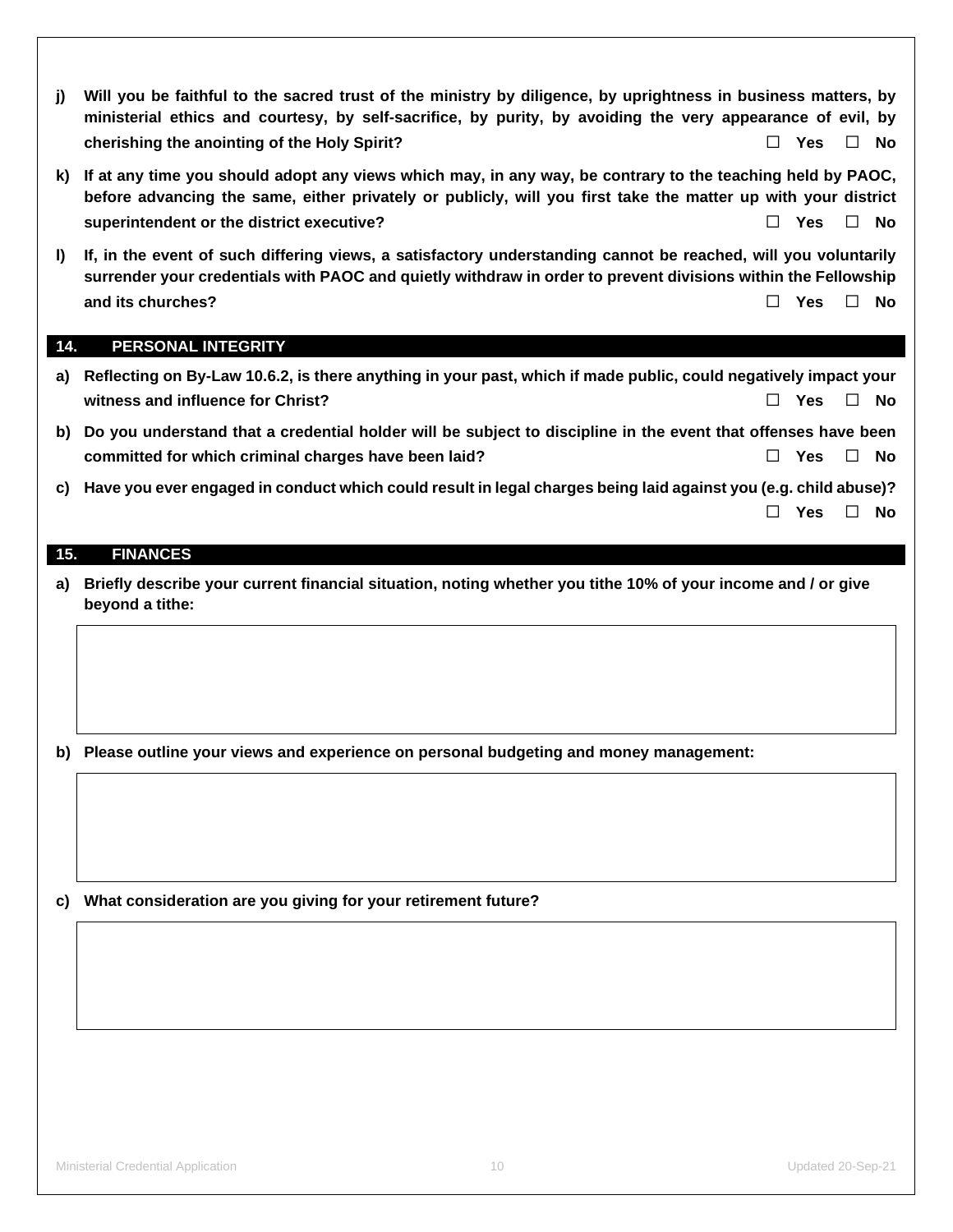#### **16. PREVIOUS APPLICATIONS/CREDENTIALS**

**a) Have you ever applied for, or held, ministerial credentials with another organization or denomination?** 

☐ **Yes** ☐ **No**

**c) If the response to one (or both) of the above questions is "yes", please give particulars noting name of credential held and with what organization:**

| Organization | <b>Credential Held</b> | <b>Description of Credential</b> |
|--------------|------------------------|----------------------------------|
|              |                        |                                  |
|              |                        |                                  |
|              |                        |                                  |

#### **17. TRANSFERS FROM OTHER CHURCH ORGANIZATIONS**

*This section is to be completed only by those who are transferring into PAOC from other organizations or denominations.*

| a)  | What grade of credential do you now hold                                                                     |       |     | valid from | to         |   |           |
|-----|--------------------------------------------------------------------------------------------------------------|-------|-----|------------|------------|---|-----------|
|     | If ordained, the Date of Ordination (M/D/Y)                                                                  |       |     |            |            |   |           |
|     |                                                                                                              | Month | Dav | Year       |            |   |           |
| b)  | As required by the General Constitution and By-Laws, a copy of your:                                         |       |     |            |            |   |           |
|     | 1. Current Credential Card, and                                                                              |       |     |            |            |   |           |
|     | 2. Ordination Certificate (if applicable) must be attached.                                                  |       |     |            |            |   |           |
|     | Are you able to meet this request?                                                                           |       |     |            | Yes        |   | <b>No</b> |
|     |                                                                                                              |       |     |            |            |   |           |
| C)  | If you are granted a credential with PAOC, will you surrender any other credential you may have with another |       |     |            |            |   |           |
|     | religious organization?                                                                                      |       |     |            | <b>Yes</b> | Ш | No        |
|     |                                                                                                              |       |     |            |            |   |           |
| 18. | <b>POLICE RECORD CHECK</b> (Original copy, with Vulnerable Sector Search completed, must be attached)        |       |     |            |            |   |           |

**Date Conducted** (must be within last 12 months)**:**

#### **19. REFERENCES** *(must be mailed to your district office)*

It is important that the people listed as references know you well enough to answer such questions as "How would you describe the applicant's spiritual maturity?" and "Was the applicant prompt and regular in work attendance?" If you are presently on a ministry staff, one of the references must be from the Senior Pastor. The interview committee may request additional references. Reference forms are to be forwarded by you. Referees are to return completed forms directly to the district office.

|               | <b>Name</b>           |                 |                    |
|---------------|-----------------------|-----------------|--------------------|
| Senior / Lead | <b>Street Address</b> |                 |                    |
| <b>Pastor</b> | <b>City</b>           | <b>Province</b> | <b>Postal Code</b> |
|               | <b>Phone</b>          | <b>Email</b>    |                    |

|                          | <b>Name</b>           |                 |                    |
|--------------------------|-----------------------|-----------------|--------------------|
| <b>Faculty Member or</b> | <b>Street Address</b> |                 |                    |
| <b>PAOC Minister</b>     | City                  | <b>Province</b> | <b>Postal Code</b> |
|                          | <b>Phone</b>          | <b>Email</b>    |                    |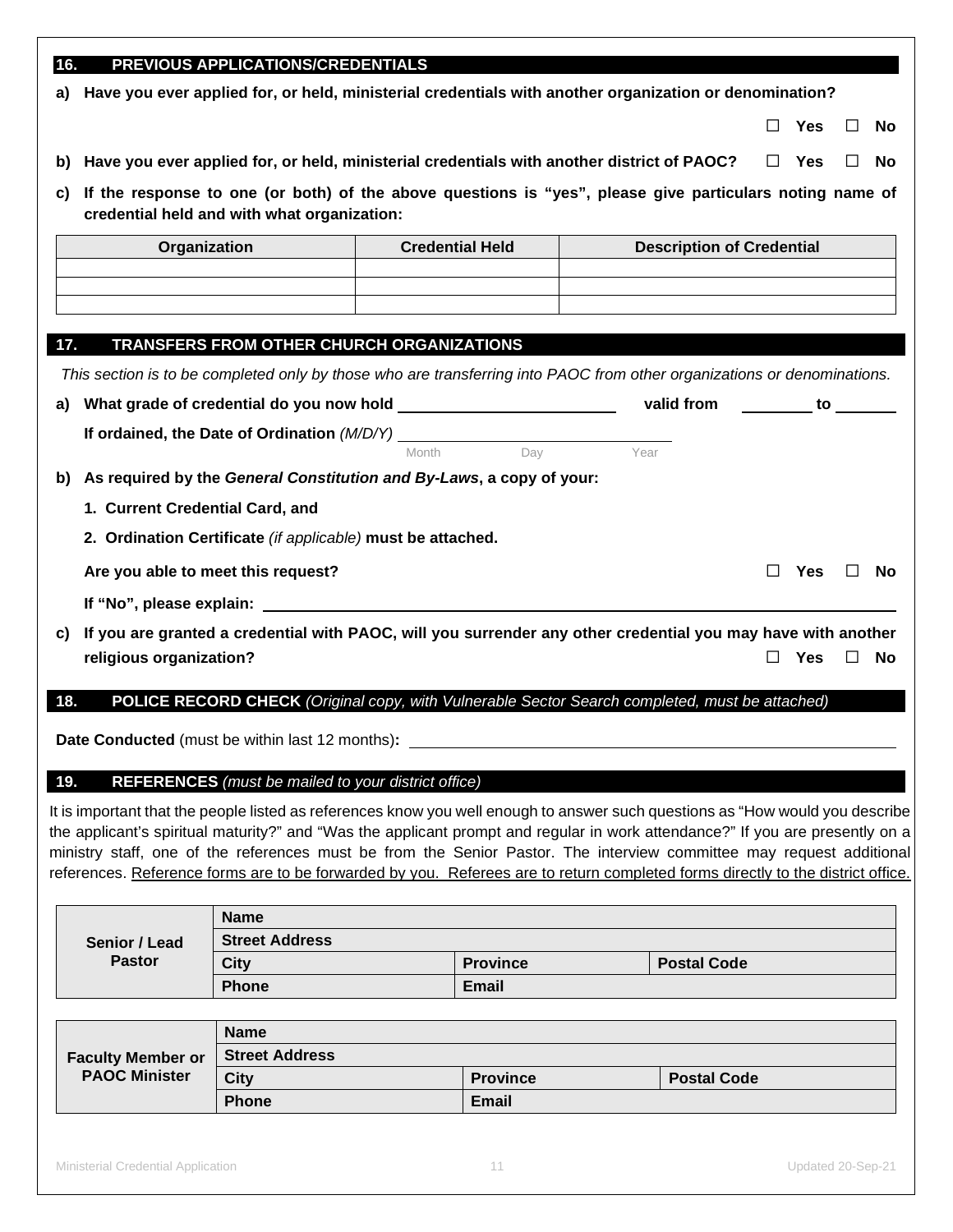| <b>Name</b><br><b>Street Address</b><br><b>Church Leader</b><br><b>Chosen by Pastor</b><br><b>Postal Code</b><br><b>City</b><br><b>Province</b><br><b>Phone</b><br><b>Email</b><br><b>Name</b><br><b>Street Address</b><br><b>Board Member</b><br><b>Province</b><br><b>Postal Code</b><br><b>City</b><br>Phone<br><b>Email</b><br><b>Name</b><br><b>Street Address</b><br><b>Secular Employer</b><br>(if applicable)<br><b>Postal Code</b><br><b>City</b><br><b>Province</b><br><b>Phone</b><br><b>Email</b><br><b>Name</b><br><b>Street Address</b><br><b>Church Member</b><br><b>Postal Code</b><br><b>Province</b><br><b>City</b><br><b>Phone</b><br><b>Email</b><br><b>Name</b><br><b>Street Address</b><br><b>Internship Pastor</b><br>(if applicable)<br><b>Province</b><br><b>Postal Code</b><br><b>City</b><br><b>Phone</b><br><b>Email</b><br><b>Name</b><br><b>Leader of Former</b><br><b>Street Address</b><br><b>Denomination</b><br><b>City</b><br><b>Postal Code</b><br><b>Province</b><br>(if applicable)<br><b>Phone</b><br><b>Email</b> |  |  |  |  |  |  |  |
|-----------------------------------------------------------------------------------------------------------------------------------------------------------------------------------------------------------------------------------------------------------------------------------------------------------------------------------------------------------------------------------------------------------------------------------------------------------------------------------------------------------------------------------------------------------------------------------------------------------------------------------------------------------------------------------------------------------------------------------------------------------------------------------------------------------------------------------------------------------------------------------------------------------------------------------------------------------------------------------------------------------------------------------------------------------|--|--|--|--|--|--|--|
|                                                                                                                                                                                                                                                                                                                                                                                                                                                                                                                                                                                                                                                                                                                                                                                                                                                                                                                                                                                                                                                           |  |  |  |  |  |  |  |
|                                                                                                                                                                                                                                                                                                                                                                                                                                                                                                                                                                                                                                                                                                                                                                                                                                                                                                                                                                                                                                                           |  |  |  |  |  |  |  |
|                                                                                                                                                                                                                                                                                                                                                                                                                                                                                                                                                                                                                                                                                                                                                                                                                                                                                                                                                                                                                                                           |  |  |  |  |  |  |  |
|                                                                                                                                                                                                                                                                                                                                                                                                                                                                                                                                                                                                                                                                                                                                                                                                                                                                                                                                                                                                                                                           |  |  |  |  |  |  |  |
|                                                                                                                                                                                                                                                                                                                                                                                                                                                                                                                                                                                                                                                                                                                                                                                                                                                                                                                                                                                                                                                           |  |  |  |  |  |  |  |
|                                                                                                                                                                                                                                                                                                                                                                                                                                                                                                                                                                                                                                                                                                                                                                                                                                                                                                                                                                                                                                                           |  |  |  |  |  |  |  |
|                                                                                                                                                                                                                                                                                                                                                                                                                                                                                                                                                                                                                                                                                                                                                                                                                                                                                                                                                                                                                                                           |  |  |  |  |  |  |  |
|                                                                                                                                                                                                                                                                                                                                                                                                                                                                                                                                                                                                                                                                                                                                                                                                                                                                                                                                                                                                                                                           |  |  |  |  |  |  |  |
|                                                                                                                                                                                                                                                                                                                                                                                                                                                                                                                                                                                                                                                                                                                                                                                                                                                                                                                                                                                                                                                           |  |  |  |  |  |  |  |
|                                                                                                                                                                                                                                                                                                                                                                                                                                                                                                                                                                                                                                                                                                                                                                                                                                                                                                                                                                                                                                                           |  |  |  |  |  |  |  |
|                                                                                                                                                                                                                                                                                                                                                                                                                                                                                                                                                                                                                                                                                                                                                                                                                                                                                                                                                                                                                                                           |  |  |  |  |  |  |  |
|                                                                                                                                                                                                                                                                                                                                                                                                                                                                                                                                                                                                                                                                                                                                                                                                                                                                                                                                                                                                                                                           |  |  |  |  |  |  |  |
|                                                                                                                                                                                                                                                                                                                                                                                                                                                                                                                                                                                                                                                                                                                                                                                                                                                                                                                                                                                                                                                           |  |  |  |  |  |  |  |
|                                                                                                                                                                                                                                                                                                                                                                                                                                                                                                                                                                                                                                                                                                                                                                                                                                                                                                                                                                                                                                                           |  |  |  |  |  |  |  |
|                                                                                                                                                                                                                                                                                                                                                                                                                                                                                                                                                                                                                                                                                                                                                                                                                                                                                                                                                                                                                                                           |  |  |  |  |  |  |  |
|                                                                                                                                                                                                                                                                                                                                                                                                                                                                                                                                                                                                                                                                                                                                                                                                                                                                                                                                                                                                                                                           |  |  |  |  |  |  |  |
|                                                                                                                                                                                                                                                                                                                                                                                                                                                                                                                                                                                                                                                                                                                                                                                                                                                                                                                                                                                                                                                           |  |  |  |  |  |  |  |
|                                                                                                                                                                                                                                                                                                                                                                                                                                                                                                                                                                                                                                                                                                                                                                                                                                                                                                                                                                                                                                                           |  |  |  |  |  |  |  |
|                                                                                                                                                                                                                                                                                                                                                                                                                                                                                                                                                                                                                                                                                                                                                                                                                                                                                                                                                                                                                                                           |  |  |  |  |  |  |  |
|                                                                                                                                                                                                                                                                                                                                                                                                                                                                                                                                                                                                                                                                                                                                                                                                                                                                                                                                                                                                                                                           |  |  |  |  |  |  |  |
|                                                                                                                                                                                                                                                                                                                                                                                                                                                                                                                                                                                                                                                                                                                                                                                                                                                                                                                                                                                                                                                           |  |  |  |  |  |  |  |
|                                                                                                                                                                                                                                                                                                                                                                                                                                                                                                                                                                                                                                                                                                                                                                                                                                                                                                                                                                                                                                                           |  |  |  |  |  |  |  |
|                                                                                                                                                                                                                                                                                                                                                                                                                                                                                                                                                                                                                                                                                                                                                                                                                                                                                                                                                                                                                                                           |  |  |  |  |  |  |  |
|                                                                                                                                                                                                                                                                                                                                                                                                                                                                                                                                                                                                                                                                                                                                                                                                                                                                                                                                                                                                                                                           |  |  |  |  |  |  |  |
|                                                                                                                                                                                                                                                                                                                                                                                                                                                                                                                                                                                                                                                                                                                                                                                                                                                                                                                                                                                                                                                           |  |  |  |  |  |  |  |
|                                                                                                                                                                                                                                                                                                                                                                                                                                                                                                                                                                                                                                                                                                                                                                                                                                                                                                                                                                                                                                                           |  |  |  |  |  |  |  |
|                                                                                                                                                                                                                                                                                                                                                                                                                                                                                                                                                                                                                                                                                                                                                                                                                                                                                                                                                                                                                                                           |  |  |  |  |  |  |  |
|                                                                                                                                                                                                                                                                                                                                                                                                                                                                                                                                                                                                                                                                                                                                                                                                                                                                                                                                                                                                                                                           |  |  |  |  |  |  |  |
|                                                                                                                                                                                                                                                                                                                                                                                                                                                                                                                                                                                                                                                                                                                                                                                                                                                                                                                                                                                                                                                           |  |  |  |  |  |  |  |

#### **NOTE**: THE DISTRICT OFFICE MAY CHOOSE TO CONTACT ADDITIONAL REFERENCES AT THEIR DISCRETION.

#### **20. WAIVER**

#### **SPOUSAL WAIVER**

I declare that to the best of my knowledge the information provided in this application is correct and true, and further, recognizing that the information on the Credential Reference Forms remains confidential between the referee and Credentials Committee of PAOC, I, the undersigned, hereby voluntarily waive any right or privilege to inspect or challenge the content expressed by the referees whose names are provided on this Application for Ministerial Credentials, or those who may otherwise be contacted.

**Signature of Spouse Date**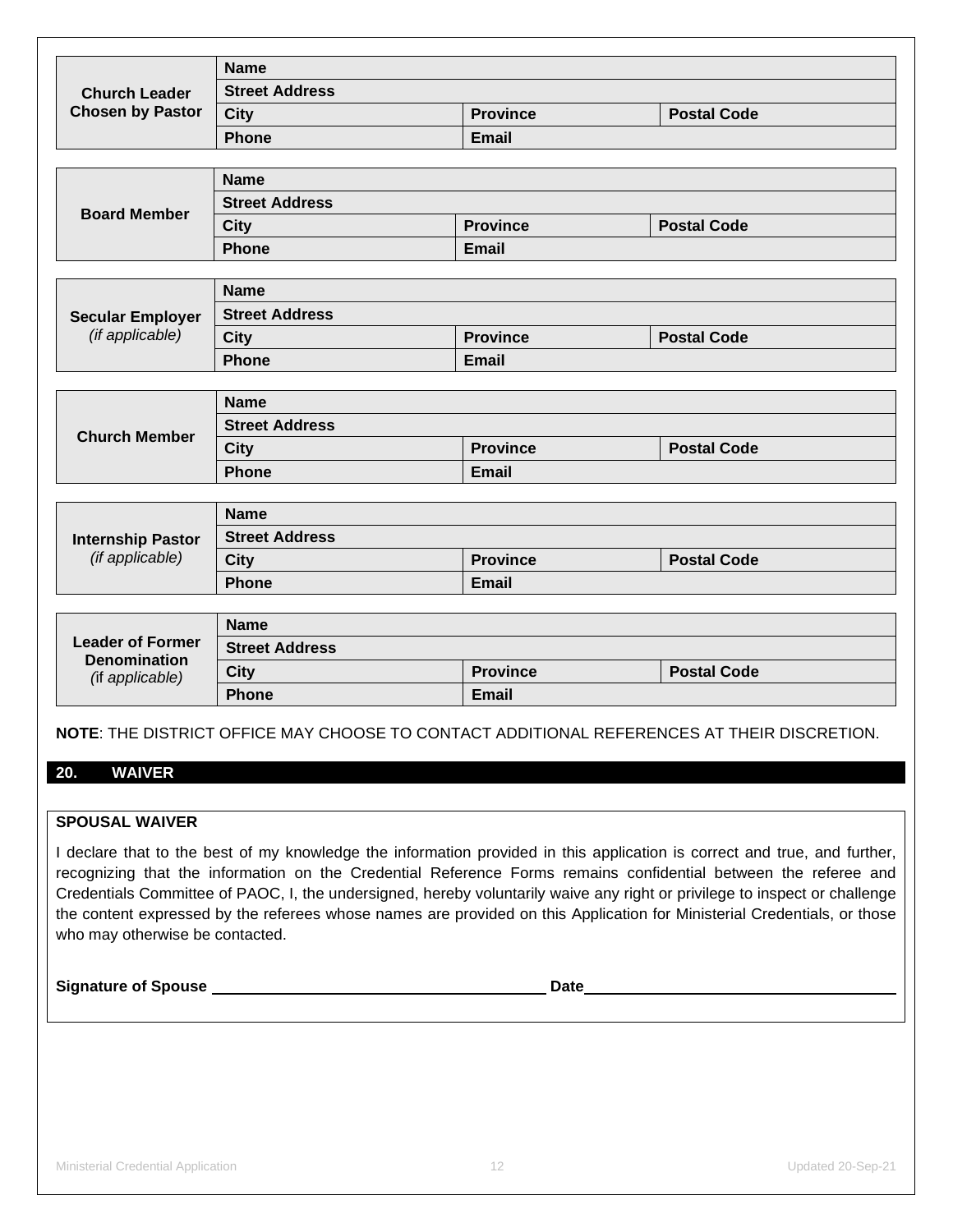#### **APPLICANT'S WAIVER**

Recognizing that the information on Credential Reference Forms remains confidential between the referee and the Credentials Committee of PAOC, I, the undersigned, hereby voluntarily waive any right or privilege to inspect or challenge the content expressed by those whose names I provide.

I declare that to the best of my knowledge all of the foregoing information is correct and true, and further agree to abide by the commitments made in this application.

Further, I hereby give my consent to PAOC to use and retain all personal information contained in the credential application, reference letters or forms completed on my behalf, and any other information necessary to obtain credentials, including any information obtained by PAOC through its own examination of my past, character and history.

Further, I understand and agree that by submitting the credential application, I am authorizing PAOC to engage in an examination of my past, character and history as deemed necessary by PAOC.

I agree that, if my application is successful, all personal information provided as part of the credential process will become part of the permanent records of PAOC (It is our practice to destroy incomplete or unsuccessful applications after two years).

I understand and agree that, if my application is successful, I will receive electronic and hard-copy communication from PAOC and my district office. In addition, credential related information will be shared between the PAOC and my district office/IMD as applicable.

**Signature of Applicant Community Community Community Community Community Community Community Community Community Community Community Community Community Community Community Community Community Community Community Communit**